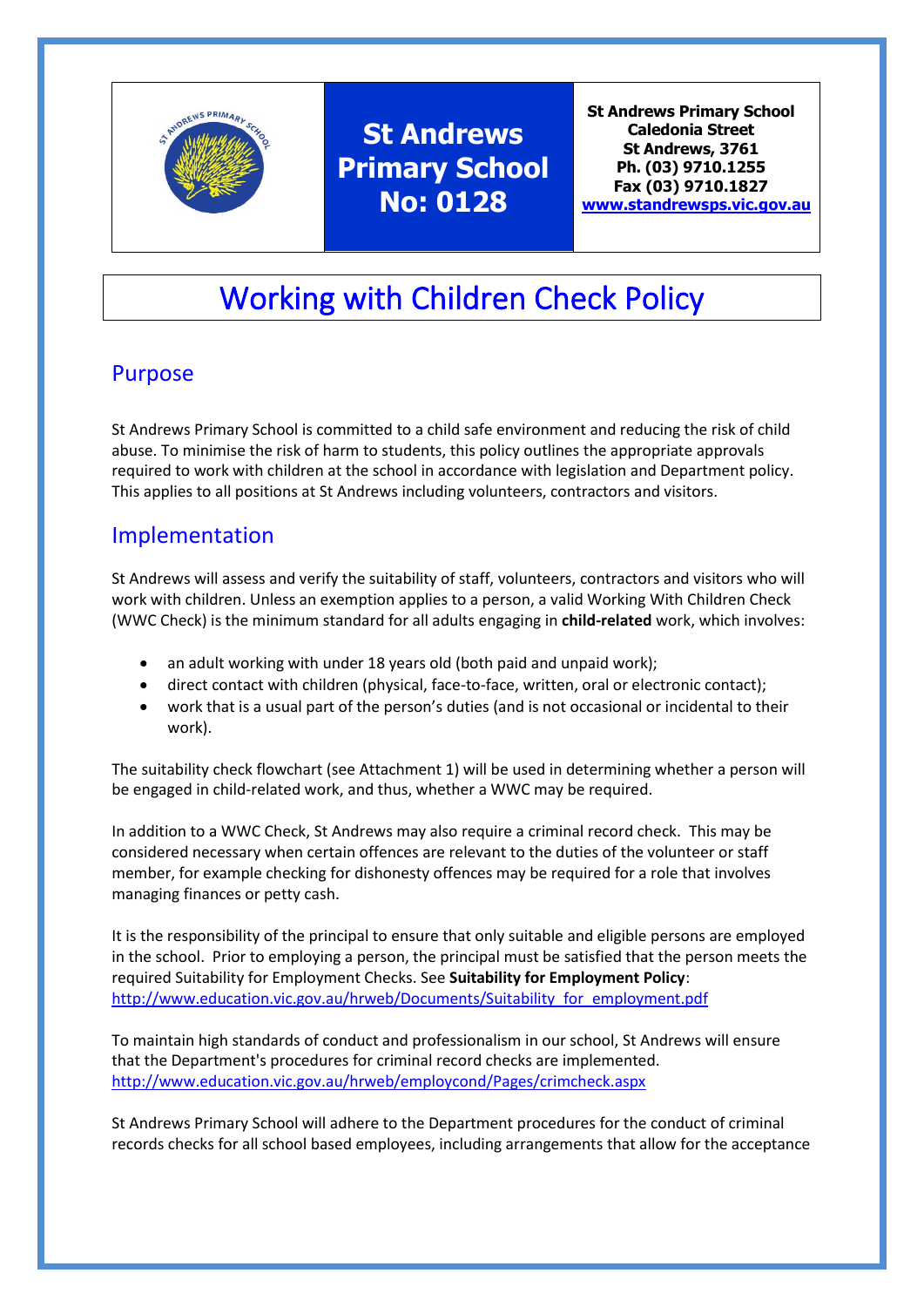of the criminal records check conducted by the Victorian Institute of Teaching and WWC Checks to meet the Department's pre-employment suitability for employment requirements.

### Volunteers

WWC Checks are required by all volunteers who will be engaged in child-related work as part of their duties, whether or not supervised by a teacher and whether or not the activity is on school grounds or during school hours.

For example, a volunteer who is assisting at a school camp or any other approved school activity outside of school grounds will require a WWC Check. If a volunteer's occupation exempts them from the requirement to have a WWC Check e.g. police officers, teachers, they must provide evidence to support their claim to an exemption.

A volunteer can commence work in St Andrews Primary School when they provide a receipt as proof they have applied for a WWC Check with the Department of Justice and have otherwise been considered by the school to be suitable.

### Visitors/Contractors

WWC Checks are required where the visitor/contractor will regularly be present at the school and/or children can reasonably be expected to be present. This will be at the discretion of the principal and will be guided by the suitability check flowchart at Attachment 1.

### Working with Children Check

The WWC Check is a minimum checking standard set by the *Working with Children Act 2005* for those who work with children, either on a paid or voluntary basis. It checks for serious sexual, violent and drug-related offences as well as disciplinary findings of professional agencies such as the Victorian Institute of Teaching.

The WWC is administered by the Department of Justice and Regulation and a WWC Check Card will be issued if the applicant passes the check. This card is:

- valid for 5 years
- transferable between volunteer organizations
- free of charge for volunteers, but cannot be used for paid employment.

Note: WWC Checks for paid employment can be used to show suitability for volunteer work.

### Maintaining Records

A copy of the staff member or volunteer's WWC Check Card will be kept on the file at the school.

St Andrews Primary School will implement procedures to ensure staff members and volunteers hold a valid WWC Check card; at a minimum annually at the commencement of the school year.

It is the responsibility of the staff member or volunteer to:

• provide St Andrews Primary School with the successful WWC Check card prior to commencement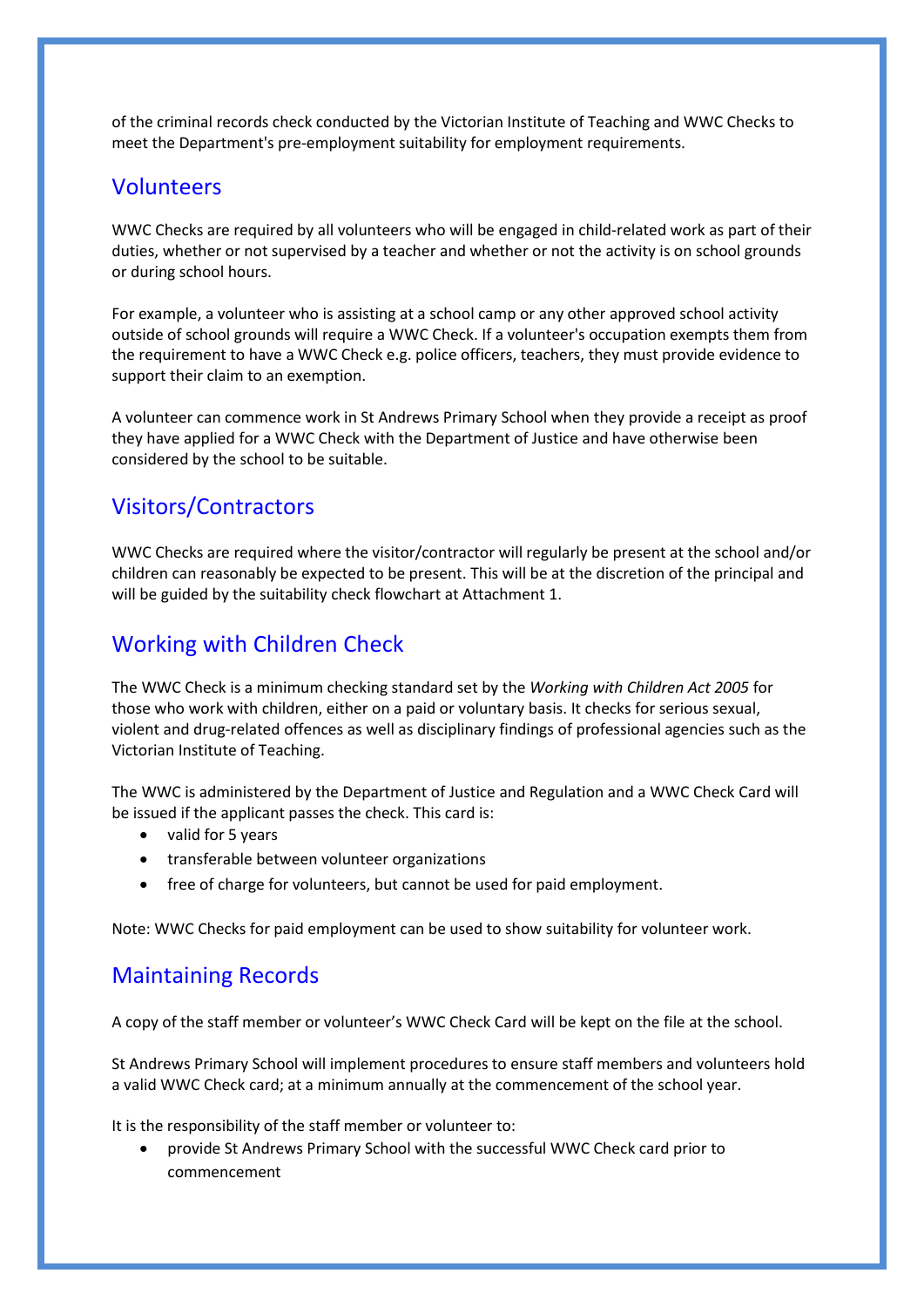- notify the principal if there has been a relevant change in circumstances, for example, if they have been charged or found guilty of a new relevant offence or if their WWC Check has been suspended.
- apply for a new WWC Check before their card expires.

### **Privacy**

St Andrews Primary School will apply privacy principles when collecting, using, retaining or disposing of personal or health information in accordance with the *Privacy and Data Protection Act 2014* (Vic) and the *Health Records Act 2001* (Vic).

### **Exemptions**

The Working with Children Act identifies categories of individuals who are exempted from the requirement to have a WWC Check. St Andrews Primary School reserves the right to nevertheless require a WWC Check if the principal considers it necessary in the circumstances.

#### **Student volunteers**

A student who is 18 or 19 years of age is exempt from the WWC Check for volunteer work organised by or held at the same educational institution they attend.

#### **Teachers**

Registered teachers or teachers who have permission to teach from the Victorian Institute of Teaching under Part 2.6 of the *Education and Training Reform Act 2006* are exempt from requiring a WWC Check.

#### **Police officers**

Sworn Victoria Police officers or sworn Australian Federal Police officers are exempt from requiring a WWC Check.

For a full list of exemptions and examples refer to: [Working with Children Check](http://www.workingwithchildren.vic.gov.au/home/about+the+check/who+needs+a+check/exemptions/) – Exemptions

### Links and References

School Policy Advisory Guide:

- [Volunteer Checks](http://www.education.vic.gov.au/school/principals/spag/community/pages/volunteers.aspx)
- [Volunteer Workers](http://www.education.vic.gov.au/school/principals/spag/governance/Pages/volunteers.aspx)

DET:

- [Suitability for Employment Checks](http://www.education.vic.gov.au/hrweb/Documents/Suitability_for_employment.pdf)
- [Child Safe Standards](http://www.education.vic.gov.au/school/teachers/health/childprotection/Pages/safeenviro.aspx?Redirect=1)

External Links:

- [Victorian Institute of Teaching](http://www.vit.vic.edu.au/)
- [Working with Children Check](http://www.workingwithchildren.vic.gov.au/)

### Review

This policy will be reviewed at least annually or sooner if necessary.

THIS POLICY REQUIRES SCHOOL COUNCIL APPROVAL Date Presented to School Council for Approval | 15/02/2022